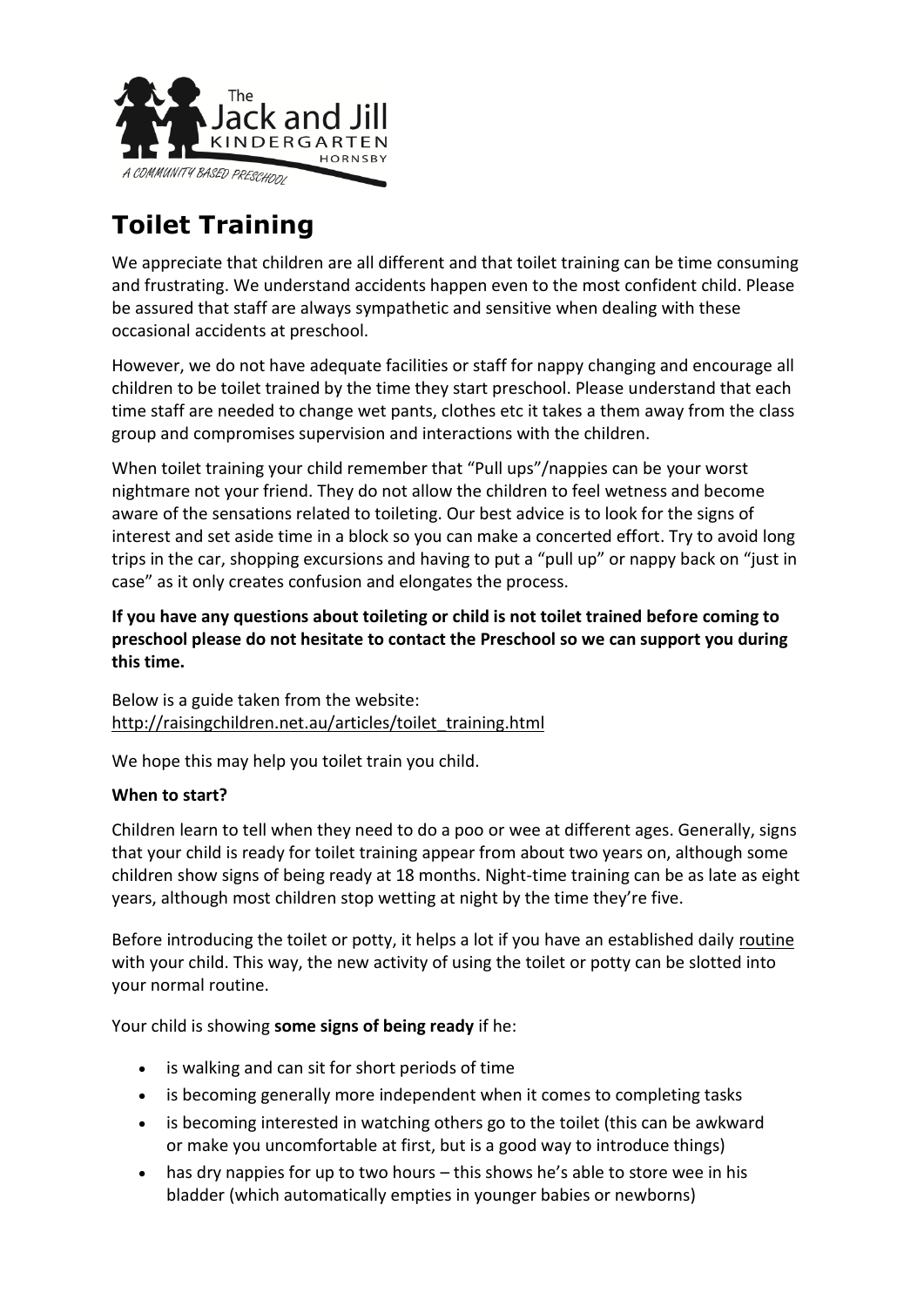- $\bullet$  tells you (or shows obvious signs) when he does a poo or wee in his nappy if he can tell you before it happens, he's ready for toilet training
- begins to dislike wearing a nappy, perhaps trying to pull it off when it's wet or soiled
- has regular, soft, formed bowel movements
- can pull his pants up and down
- can follow simple instructions, such as 'Give the ball to daddy'
- shows understanding about things having their place around the home.

**Not all these signs need to be present** when your child is ready. A general trend will let you know it's time to start.

## **Getting ready**

First, decide whether you want to train using a **potty or the toilet**. There are some advantages to using a potty – it's mobile and it's familiar, and some children find it less daunting than a toilet. Try to find out your child's preference and go with that. Some parents encourage their child to use both the toilet and potty.

Second, make sure you have all the right **equipment**. If your child is using the toilet you'll need a step for your child to stand on. You'll also need a smaller seat that fits securely inside the existing toilet seat, because some children get uneasy about falling in.

In the beginning, you might like to read a book or watch a video or DVD about toilet training with your child. There are some fun children's books your child might like to read in the early stages of toilet training.

Some tips for **getting started**:

- Look for signs that your child is ready to start toilet training (see above).
- Introduce and explain the potty, allowing your child to try it out for size and get familiar with it.
- Allow your child to watch others who are using the toilet, and talk about what they're doing.
- Begin to use trainer pants on your child this helps her understand the feeling of wetness.
- You might notice that your child uses her bowels at a certain time of the day, so try putting her on the potty at this time. This doesn't work for all children – true toilet training begins when the child is aware of the sensation of doing a wee or poo and is interested in learning the process.
- $\bullet$  Teach your child some words associated with going to the toilet for example, you might want to teach her words like 'wee', 'poo' and 'I need to go'.

### **Basic steps for toilet training**

- Choose a start day, perhaps when you have no plans to leave the house.
- Stop using nappies (except at night and during daytime sleeps). Begin using underpants or training pants. You can even let your child choose some underpants, which can be an exciting step for him.
- Dress your child in clothes that are easy to take off for example, trousers with elastic waistbands, rather than full body suits. In warmer weather, you might like to leave her in underpants when at home.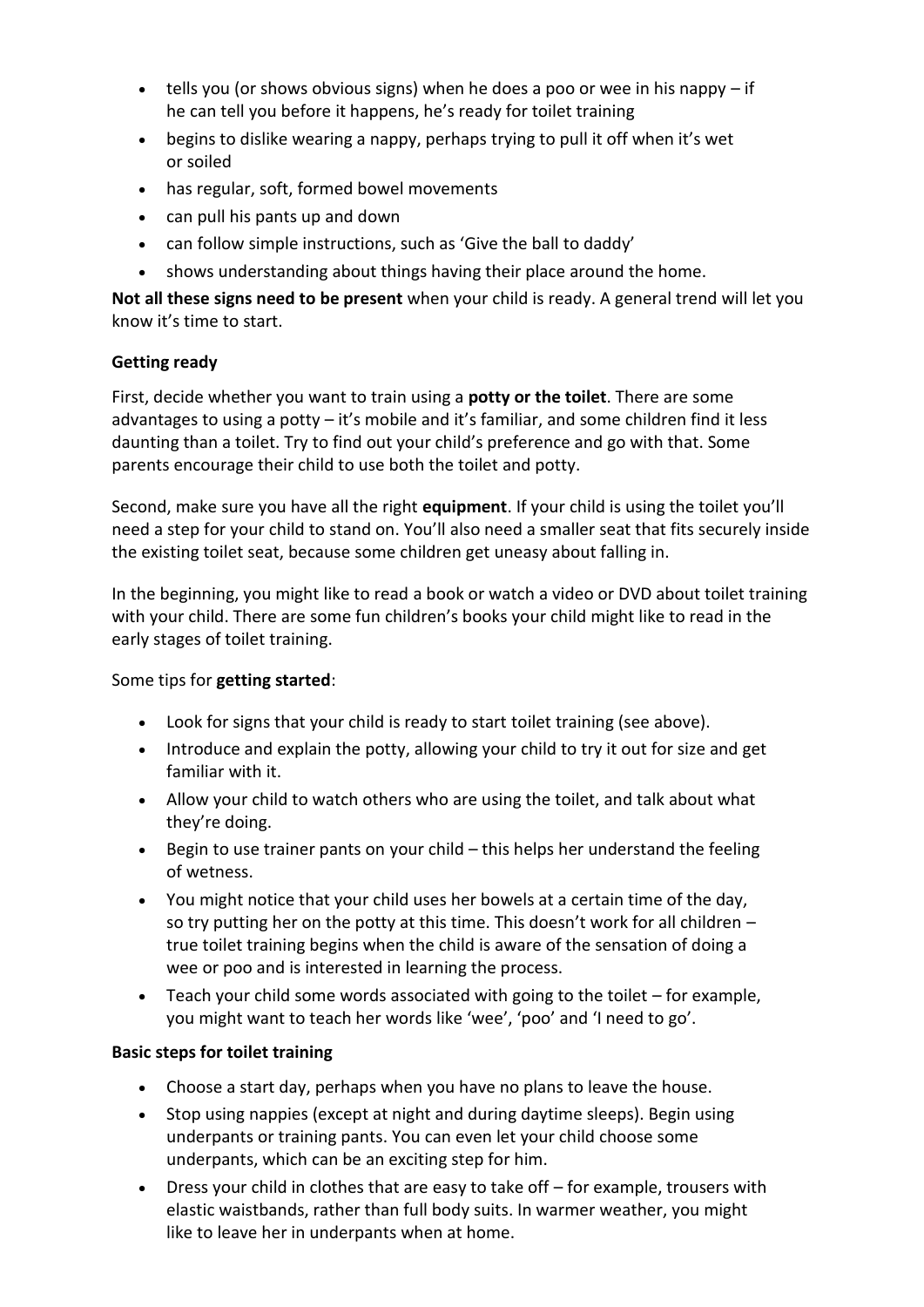- Sit your child on the potty each day at times when he's likely to have a bowel movement, like 30 minutes after eating or after having a bath.
- Give your child lots of **[fibre](javascript:showGlossary(2987);)** to eat and water to drink so she doesn't become **[constipated](javascript:showGlossary(2104);)**, which can make toilet training difficult. Your child's diet is the best way to handle this, rather than buying fibre supplements.
- If your child doesn't cooperate or seem interested, just wait until he's willing to try again.
- Give your child positive [praise](http://raisingchildren.net.au/articles/praise_and_encouragement.html) for her efforts (even if progress is slow), and lots of praise when she's successful. You could say 'Well done Janey for sitting on the potty'. As she achieves each stage, reduce the amount of praise.
- Look out for signs that your child needs to go to the toilet some cues include changes in posture, passing wind and going quiet.
- At different stages throughout the day (but not too often), you might ask your child if he needs to go to the toilet. Gentle reminders are enough  $-$  it's best if your child doesn't feel pressured.
- Five minutes is long enough to sit a child on the potty or toilet. It's best not to make your child sit on the toilet for long periods of time, because this will feel like punishment.
- You'll need to wipe your child's bottom at first, until she learns how. Remember to wipe from the front to the back, particularly with little girls.
- Teach your boy to shake his penis after a wee to get rid of any drops. Sometimes, in the early stages of toilet training, it's helpful to float a ping pong ball in the toilet for him to aim at. Or he might prefer to sit and do a wee, which can be less messy in the early stages.
- Teach your child how to wash her hands after using the toilet. This can be a fun activity that your child enjoys as part of the routine.
- If he misses the toilet, don't comment. Just clean it up without any fuss.

Toilet training might take days or months. It's not a race (no matter what other parents tell you about their own 'wonderful' children!).

The key is to not push your child. Relax and let him learn at his own pace – he'll get the hang of it when he's ready. Encourage him with gentle reminders and stories. What your child wants most is to please you, and praising him will tell him what a good job he's doing.

### **Wet nights**

Even if your child uses the toilet or potty during the day, it's not time to throw away the nappies just yet – often, children are between three and four years of age before they're dry at night. Some children still wet the bed at six or seven, or even older.

Make it clear to your child that you'll help her in the middle of the night if she wakes up needing to use the potty. Assure her that there's nothing wrong if she has an accident at night.

### **Using training pants**

Children are more likely to understand toilet use if they're no longer wearing a nappy – after all, the nappy is a portable toilet. So after your child has had a few weeks getting used to the potty, it's a good time to start with training pants. These are absorbent underwear worn during toilet training. Once your child is wearing training pants, dress him in clothes that are easy to take off quickly.